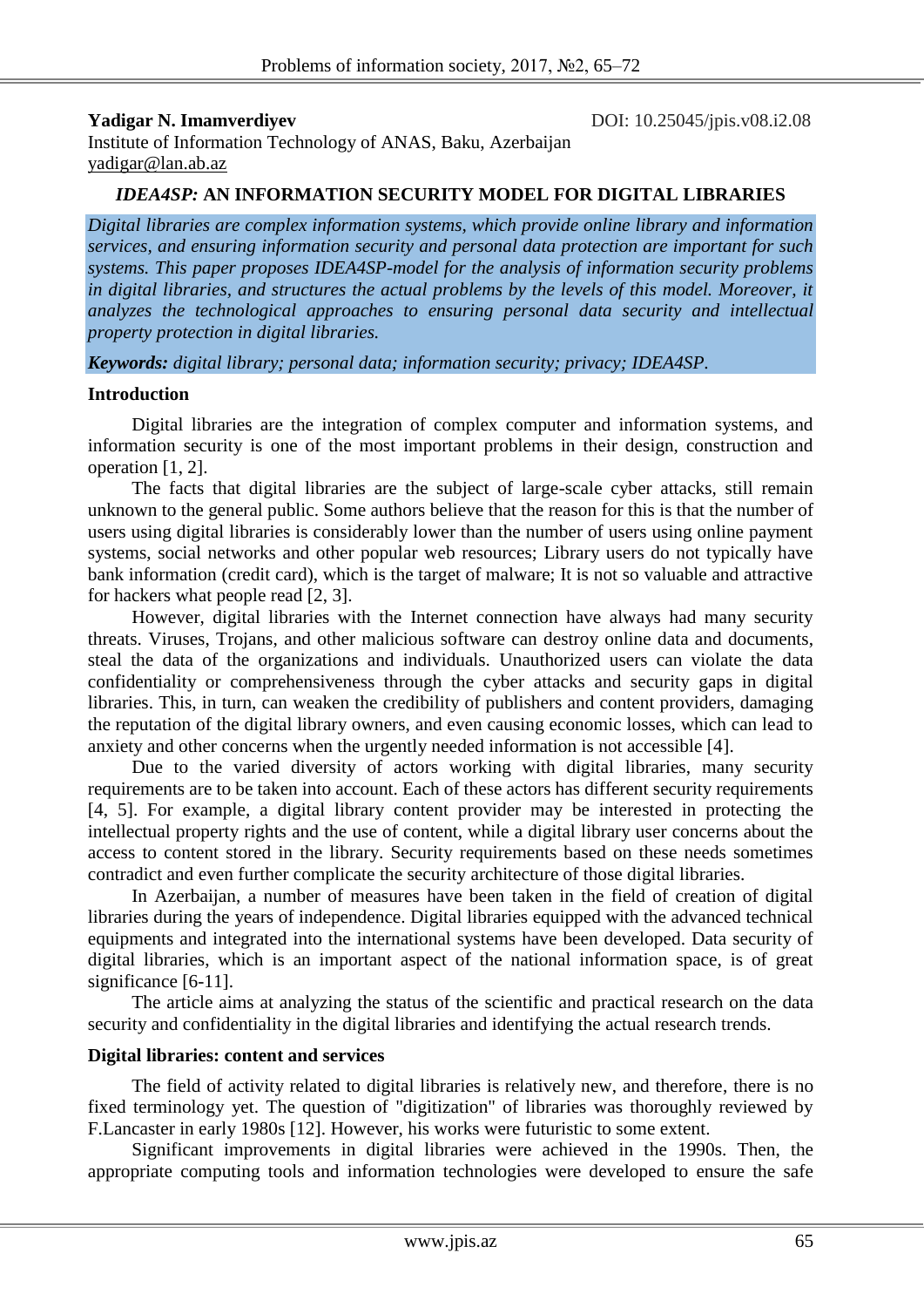storage, operational processing and effective utilization of various types of information, especially text information. During that period, some countries have started to launch digital library projects.

The concept of "electronic library" began to be concretized, and its goals, objectives and functions were clarified in the course of these works. However, this did not lead to a singledimensional writing of this problem. The concept of "digital library" also has synonyms as "electronic library" and "virtual library".

The reasonable definition based on the analysis of the practice in the subject field is as follows [13]: "E-library is an information system that enables to efficiently store and use a set of various electronic documents (text, images, audio, video, etc.) located within the system or accessible through the telecommunications network.

The integration of the information resources is intended to be combined with the use of different types of information, its properties and characteristics of the user. This does not mean the absolute physical unity of resources. It may be virtual. The main point is to ensure that the user understands the available information as a single information space.

The efficient navigation is an opportunity for the user to find out exactly what he/she is interested in with the least effort.

Due to the integration of various information resources and effective navigation capabilities, digital libraries are becoming an online system that offers access to a wide range of content and services.

The digital library contents include data and metadata describing various aspects of data (description type, creator, owner, reproduction rights, etc.) and the references to other data/(metadata) and their relationships. Digital library content covers the library catalogue, digital collection, subscription database, electronic magazines, electronic orders, and delivery of documents.

Digital library services include *Open Public Access Catalog (OPAC)*, meta-search, personal portal, book (article) order, guide, and resource search.

Metadata is used to describe the intelligent and technical attributes of the resource objects. Many digital objects are delivered to the user directly through the web; however, some of them may require special application software. The storage can be distributed worldwide through a subscription and collaboration, not only within an organization.

## *IDEA4SP* **model for information security**

Recently, researchers have proposed numerous digital library models [14-19]. Cornell University researchers have proposed a digital library architecture called *Dienst* [16]. This architecture provides a protocol and the realization of the Internet access to the non-centralized and distributed collection. European researchers proposed a *DELOS* etalon model to build digital libraries [17]. The *DELOS* etalon model is based on 6 basic concepts of digital library building, which are content, user, functionality, architecture, quality and politics. Other models also have different views on this issue [18,19]. The *5S* platform reviews the specification of digital libraries as a definition of the *5S* construction element. A brief description of each *'S'* is provided below [19].

*Streams* - identify different types and formats of the content stored in digital libraries. The content may be static (such as text data) or dynamic (e.g., *GPS* coordinates of the moving object).

*Structures* - contain the structure of a digital object (as a whole or its parts). For example, the book can be structured into sections, chapters, subsections, and paragraphs.

*Spaces* – describe a digital library user interface and index search model. It may be defined as a set of objects and operations that are subject to certain restrictions.

*Scenarios* – cover the functions, operations, requirements, services and implementations. One of the important scenarios is to describe all possible ways of using the system to perform a user function. Scenarios describe what is going on in the streams in the spaces through the structures, and who is responsible for those operations in the society.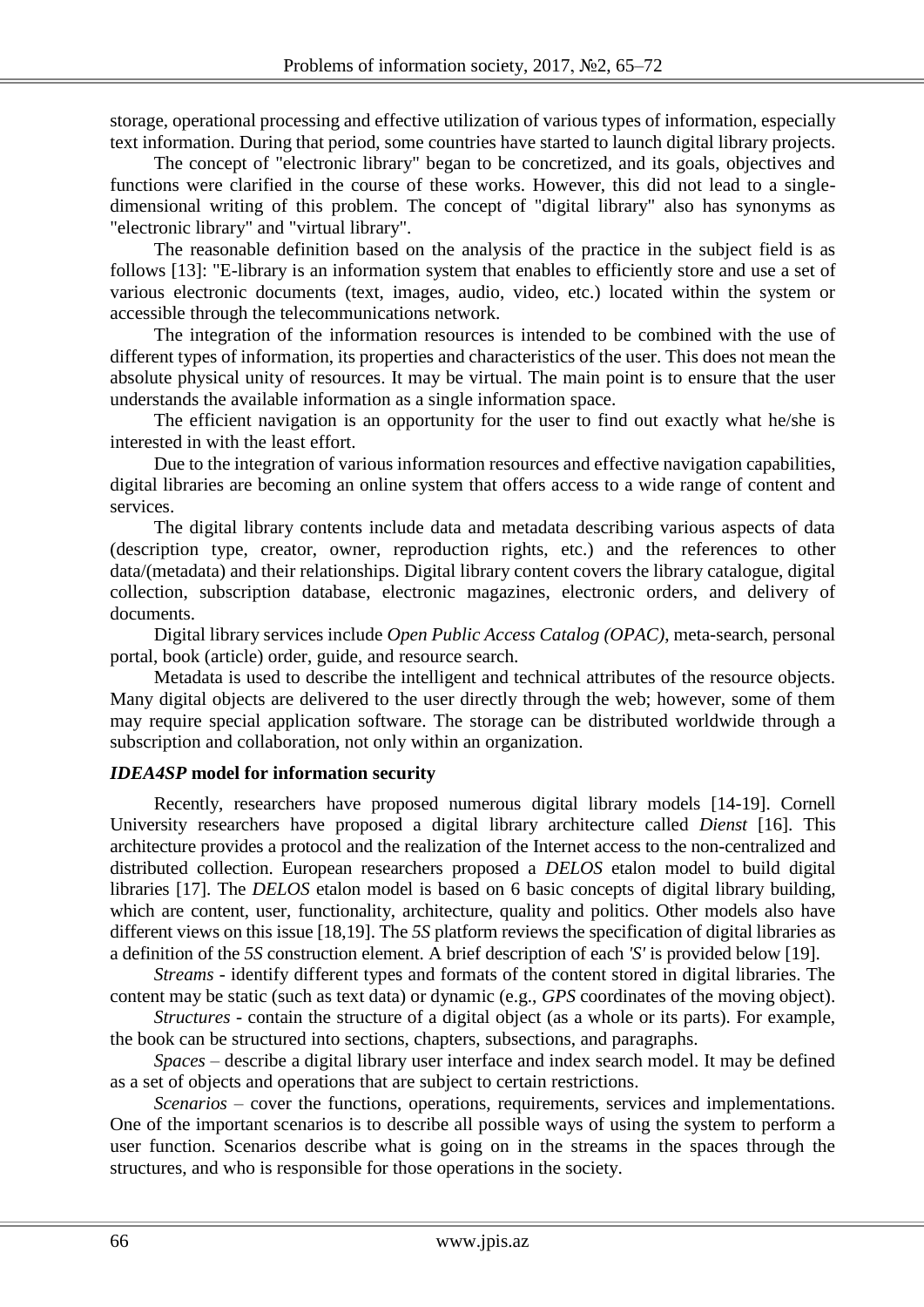*Societies* - defined as the "sets of subjects and relationships among them". The subjects envisage the people, hardware and software components.

In terms of information security, three main goals of any library can be defined: 1) confidentiality - digital library contents are not accessible to the unauthorized user; 2) completeness - information is available without any distortion; it indicates that a digital object (resource) can not be changed by an unauthorized person; 3) accessibility - the ability of an authorized user to access the required information service at allowed time.

In these models, information security issues required to be taken into account when setting up digital libraries are limited or do not exist completely. As mentioned above, adding security modules to already installed system is insufficient. Because some security requirements may require modifications to other modules and cause additional problems in the system integration. Therefore, it is necessary to look for formal models for secure digital libraries. This article offers the *IDEA4SP* model for structuring information security issues in digital libraries. The *IDEA4SP* (Infrastructure, Digital Environment, Authentication, Access Control, Authorization, Audit for Service and Privacy) model consists of the following components:

*Infrastructure* - covers communication and hardware security, network security and web security issues in digital library environment.

*Digital Environment* - implies security of the digital content of the digital library that is the data and metadata.

The following *4A* security services include:

*Authentication* - ensures the second party that a person is verified. The user may prove his/her authenticity by submitting at least one of the following sources: what he/she knows (password, personal identification number, cryptographic key), what he/she owns (personal card or other similar device) or whatever he/she has (biometric characteristics as voice, fingerprints).

*Authorization* – enables the user access by defining the transactions (access rights) to be performed by the users over the digital objects.

*Access control* - prevents unauthorized use of the resource (i.e. controls who has access rights, under what conditions the access is allowed, and what the user accessing the resource is allowed to do). Different access control models are available and each of them can be used [20].

*Audit* – performs recording, collection and analysis of information about the events taken place in the digital library information system. It ensures the accountability of the users and the digital library staff and detects the attempts to violate the information security.

*Service* - describes how digital library actors behave and perform their digital library services and covers the security issues of digital library services.

*Privacy* – provides the confidentiality of the personal data of digital library users and their use with the purposes declared only to the user [21, 22].

## **Information security threats in digital libraries**

Web security issues at European Library websites are explored in the study [23]. Using web security scanners, the websites of 80 libraries from four countries are analyzed in terms of security gaps. The analysis shows that most web sites have serious security gaps. The study found out that, although the legislation of the countries required the security of the sites, the libraries did not take appropriate measures to ensure the safety of online information systems. Several certain examples of the methods are demonstrated to improve the safety [23].

Session seizure is also one of the threats, where the user uses a session to get unauthorized access to information or service. This is mainly implemented by stealing the *HTTP "cookies"* (data files) used for the authentication with the remote server. Authentication here is an important mechanism; however at the beginning of the session it is not enough to authenticate the user. Authentication should be maintained throughout the session. The encryption of traffic between the communications objects is the mechanism to prevent the seizures (e.g. using the *SSL* protocol).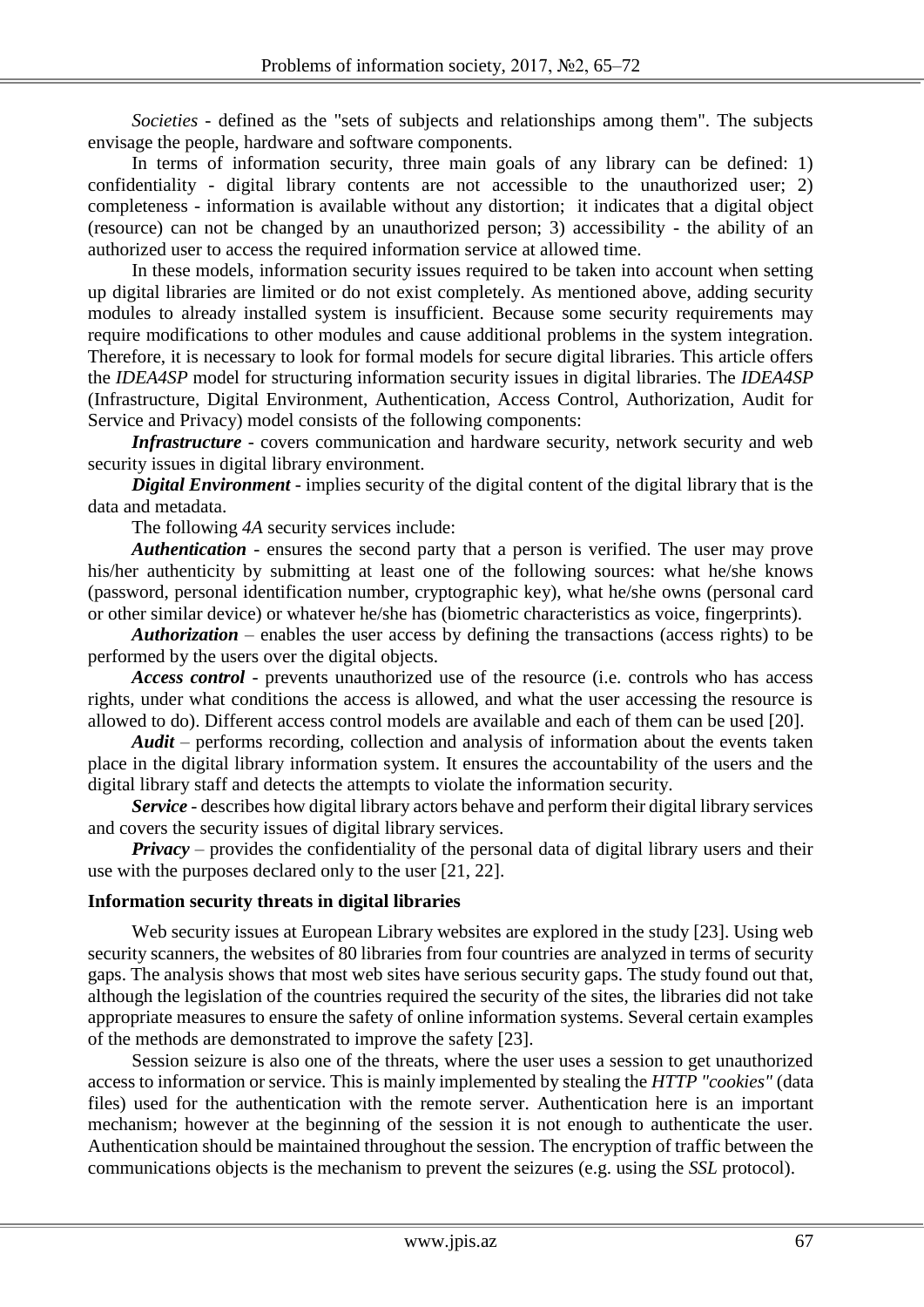Digital content publishers and providers must have certain access rights assigned to each digital object. The underlying security threat is the disclosure of content, namely, the violation of the right to access the digital object. The confidentiality of this data should be ensured [20]. Data encryption is a mechanism used to provide confidentiality.

Another security threat is data modification. Access rights may not allow certain users to modify the content of a digital object. In this case, any modification of the content will be the violation of the designated access rights. Therefore, in order to detect the modification of the digital object, the data integrity controls must be guaranteed to be assured that they are imported without any modification by the authenticated entity [20]. There are various methods to ensure the integrity of the data, some of which are hash functions and data authentication codes (*e.g. message authentication codes MACs*).

Unauthorized disclosure of the digital content and its metadata in the digital library is also a security threat. To avoid this attack, each of the above services can be independently or jointly used. Authorization is the preferred service for the digital library [24, 25].

Another security gap is the catalog data modification. Catalog data contains all the information about the metadata; any change in its content may cause numerous problems. The attacker may change the access rights of certain documents and cause infringement of the access rights specified by the resource owner. Therefore, the data integrity must be monitored to detect changes to the catalog data. This can be implemented by using hash-functions or *MAC* codes.

Unauthorized data use is another attack. An attacker can get access by legitimate ways and then exploit his/her privileges by misusing the data, for example by copying the document. This attack can be prevented by controlling access and protecting the intellectual property rights. The term "*digital rights management" (DRM)* is used to describe the intellectual property rights and the protection of content from various logic security attacks [26]. To provide *DRM,* a technology group, such as encryption, passwords, digital signatures, and watermarks is used [27].

Avoiding authentication is also a threat. The attacker can perform certain actions intended for only authenticated users. This may result in disclosure of protected information or modification of data. *Kerberos* and *X.509* authentication services can be used to prevent avoiding the authentication. Thus, they test the users' identifiers before the data exchange starts [20].

*DoS* attacks at the service level are one of the main threats. They aim at preventing the delivery of digital library services to the users. Accessibility is one of the three main aspects of information security. It is a system property that allows the authorized users to access the system and use its services anywhere and anytime. There are different types of *DoS*-attacks. As the reversing mechanism, the network administrator identifies the *IP* address of the attacker and disables his/her access to the network.

Masquerade is one of the authentication attacks, when the attacker falsifies his/her identity and presents himself as someone else. This is a key problem, because some users may have access to some content and others may not. If the attacker is introduced as a user with access to certain content, then the access rights to the object is violated. Authentication checks the authenticity of the subject involved in the communication and thus prevents the masquerade. *IP spoofing* is a type of low level masquerade (at network-level of *TCP/IP* model). In the course of *IP spoofing* the network packages with fake *IP* address are generated, and it is attempted to gain access to the confidential content. Authentication via packet filtering can prevent *IP spoofing*.

Another attack includes the misuse of the privileges. In this case, the user infringes the access rights to the digital object. This can be prevented by the access control mechanisms [28].

One of the problems in e-commerce environment is the denial of the communication fact by the user [29]. Some digital libraries may require payment for access to certain information. The payment process should be safe and prevent any avoiding behavior by the users. Non-avoiding is one of the welcomed requirements, which can be provided with digital signatures of the user for each transaction. The communications during a payment may be processed by an authorized third party (such as *PayPal)*.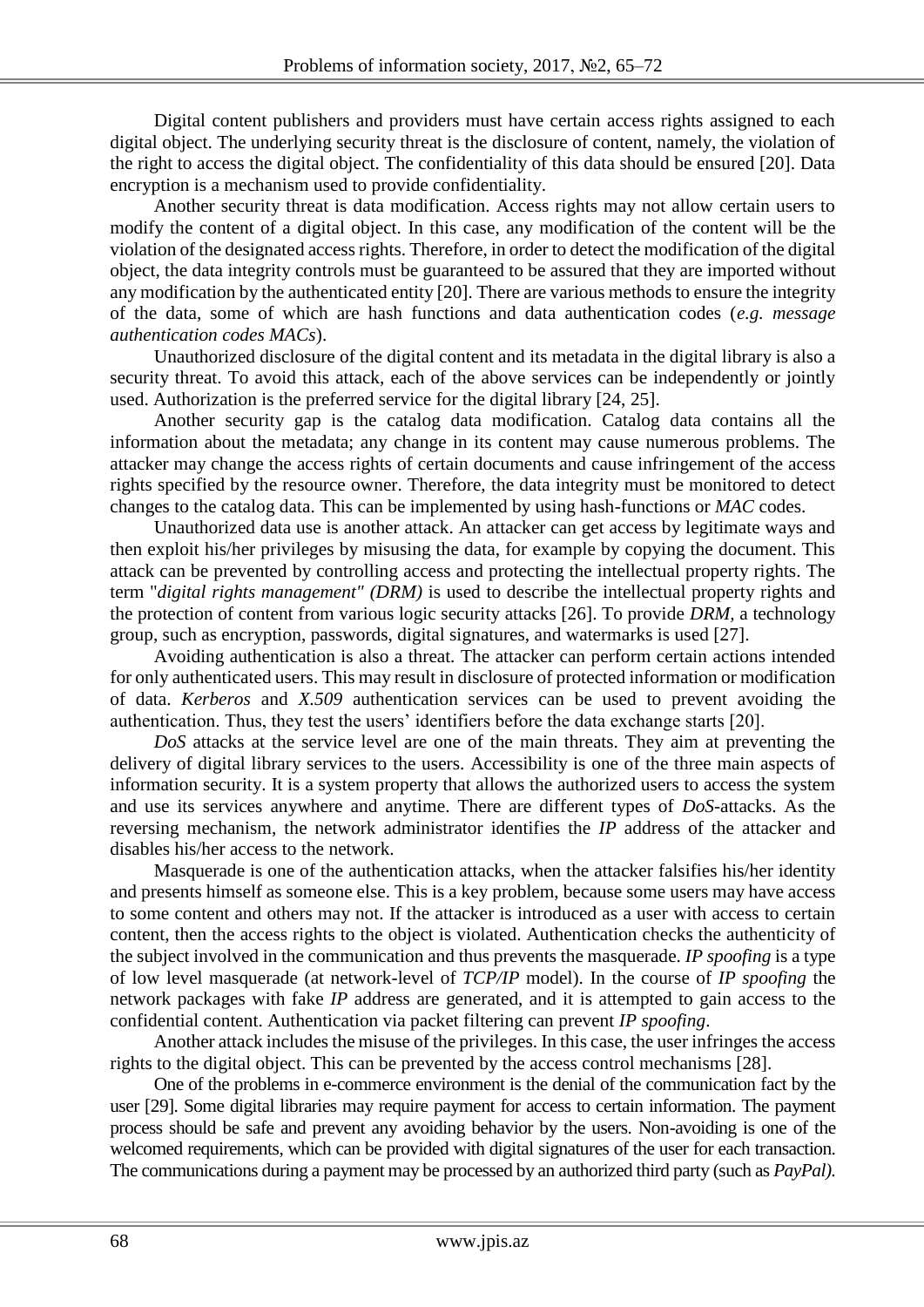### **Security of personal data in digital libraries**

Users willingly submit their names, email addresses, telephone numbers and other identifiable personal information to access digital library services. This information should be protected from the hackers and others who want to use this information for non-library purposes. Except the demographic data of the customers, the digital library has the access to the following personal information [30]:

- membership files;
- temporary e-books and information about the e-publications;
- online search information;
- email logs and other Internet activity;
- information about visited and downloaded web pages;
- user profiles for broadcast services:
- user navigation profiles;
- information requests.

Thus, digital libraries can collect and archive a large amount of information about their users. This database is often confidential between the library and the individual. However, commercial organizations, law enforcement agencies, power structures and libraries are interested in this information for services marketing. The studies show that when using libraries, the users' concerns about the confidentiality are often low. They believe that the library will not deliver their personal information to other organizations. Though the librarians principally respect the confidentiality of personal data as their professional value, they do not pay attention to this enough. Moreover, most libraries are not ready for data protection. Based on the proposals of the respondents, the main principles of the confidentiality policy have been identified [30].

The American Library Association specified their requirements to the personal data security in the Code of Ethics in early 60s [31]. Article 3 of the Code of Ethics sets out broad responsibilities (edited in 1995): "We protect each library user's right to privacy and confidentiality with respect to information sought or received and resources consulted, borrowed, acquired or transmitted."

The American Library Association published "Questions and Answers on Privacy and Confidentiality" in 2002 and updated it in 2014 [32]. The document highlights the expectations and best practices in how libraries and library systems can process the confidential customer data. This document is written at high level, covering all types of library functions (e.g. staff rules, privacy audits, confidentiality on shared computers). However, the confidentiality of personal data in *OPAC* or integrated library systems is almost unclear.

Awareness of the librarians about the personal data security may have a positive impact on the prevention of personal data security violations. This assumption is assessed by the surveys before and after the training of the librarians on personal data [33].

#### **Digital Rights Management**

One of the problems caused by digital libraries is the insufficient copyright protection. *DRM* provides property right protection of the content through the content encrypting and associating it with the digital license. The license identifies the user authorized to access the content and displays the content list of the product and expresses the user's rights to the resource in the machine readable format. *DREL* and *XrML* languages are used to indicate these rights, restrictions and conditions [27].

The following technologies and mechanisms are used to ensure the protection of digital rights:

*Encryption*. Symmetric and asymmetric encryption methods can be used for access control. Open-key encryption is used in payment systems, which controls who uses the content and how.

*Passwords*. The sequence of characters saved in the user log system should coincide with the sequence of characters provided by the logging user.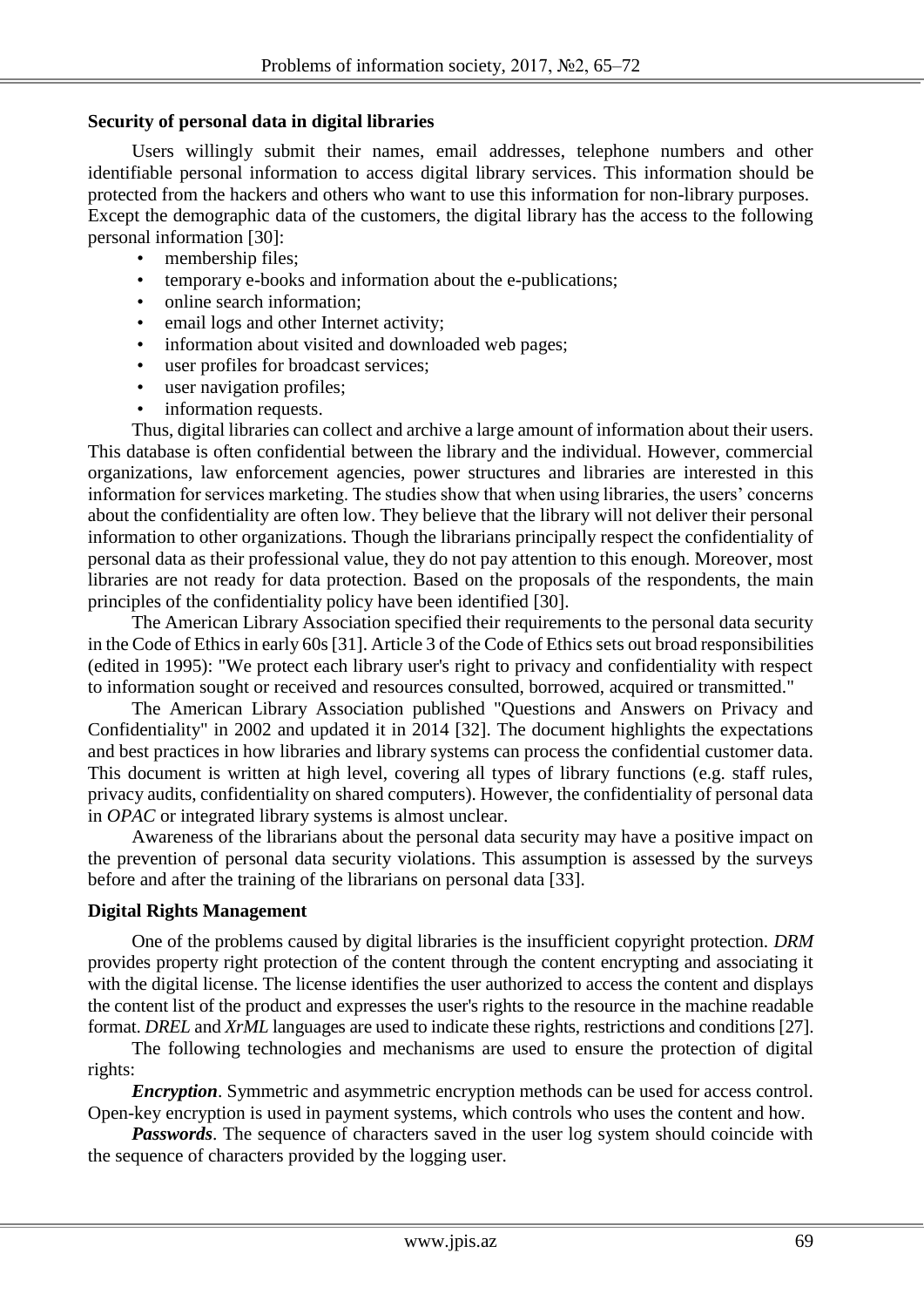*Watermarks*. Characters or photos are added to show the property right. Steganographic methods are used to place these data within audio, video or photos.

*Digital signature*. Typically, digital signature is realized with open-key cryptography in practice. Hash functions are used in the process of creating a digital signature.

*Digital fingerprints*. Digital fingerprint is a stronger method using digital signature and watermarks together. The content creator creates a unique, personalized, customized copy for each user. Therefore, they are called "fingerprints". The content creator can use search engines to find these copies.

*Backup discovery systems* - search engines can be used to detect such backed items. Copy detecting browsers can also assist the protection of the digital content.

*Payment systems* - some kind of security technology as it requires user registration, credit card authentication, and obliges the trust between the content provider and the customer. Installation of payment systems can assist the protection of the digital content.

There is no standard mechanism for *DRM* provision. One of the main reasons for this is the lack of regulation. However, there are various systems and protocols to provide the content management and support the fair use policies in this area. Thus, digital rights management is one of the most important and controversial issues where discussions between researchers and practitioners are far from consensus.

## **Using** *RFID* **technology in digital libraries**

*RFID (Radio Frequency Identification)* is also widely used in libraries. *RFID* automatically identifies the objects, defines their locations and monitors their movements [35].

Each publishing unit (books, journals, etc.) in the library is embedded with a special *RFID* label that receives and transmits radio signals. They receive a unique electronic identification number with this label. The special device (reader) uses this label when receiving, transmitting, sorting, inventoring, and locating the publishing unit.

With *RFID* technology, the libraries can identify the location of the publishing units, facilitate the issuance and acceptance of books, accelerate the inventory process, prevent theft and change of literature, and perform delivery and receipt of the books without the participation of a librarian.

The use of *RFID* in libraries creates a number of privacy concerns [36, 37]. In addition, the information collected on the *RFID* can be exploited by malware through listening, tracking, forging, repetition, and service rejection attacks [38]. *RFID* technology attracts the attackers due to the initial software code, common protocols and multiple devices, databases, valuable data, and incorrect security considerations.

Three types of malicious software identified by *RFIDs* are *RFID*-exploits, *RFID*-worms and *RFID*-viruses [39]. The malware writes exploits to the *RFID* tags, and then the exploits infect the background software of the reader when it is read. This attack typically is targeted at low-cost *RFID* tags and non-contact smart cards.

*RFID* worms spread themselves on the network, and target *RFID* tags, emails, and files. They exploit security gaps in *RFID* services online.

*RFID* viruses require infected tags to spread the virus. The databases are attacked by these viruses.

## **Conclusion**

The digital library is an open-access online information system, providing an unlimited number of readers with quality and comprehensive information anytime and anywhere. Distributed information resources of this type of library, which are locally and remotely accessible to the public, consist of both the digital library units owned by the library, and electronic editions acquired by the library either on a paid or exchange basis. The use of these electronic documents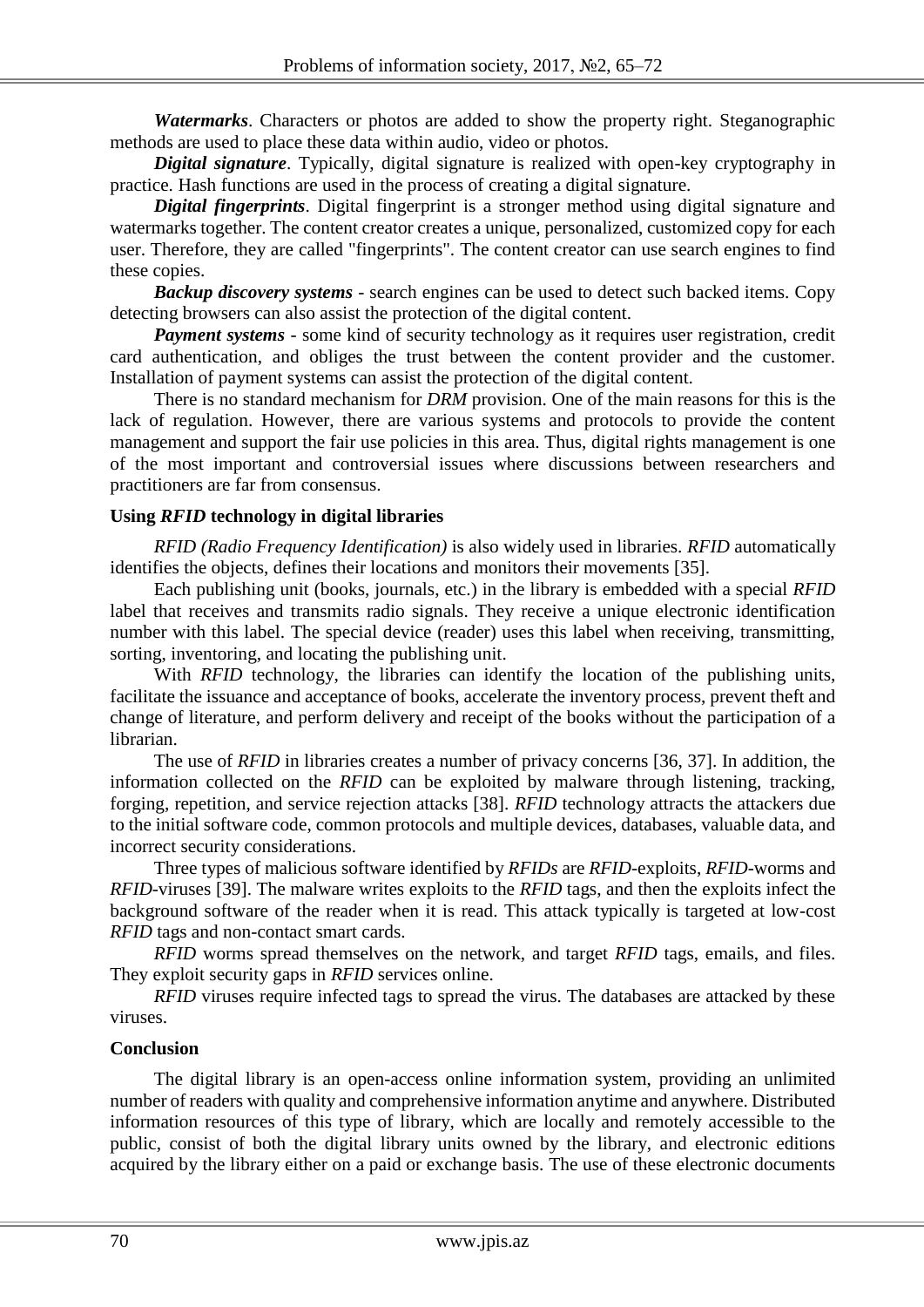of various types, category and contents with the safe, secure and intellectual property rights over the Internet is of great importance. Moreover, confidentiality of the personal data of the library users should also be protected against a variety of threats. To this end, the article analyzed the current state of scientific and practical research on information security and confidentiality in digital libraries and identified a numerous topical research areas.

# **References**

- 1. Arms W.Y. Digital Libraries. Cambridge, MA: The MIT Press, 2000, 304 p.
- 2. Al-Suqri M. Afzal W., Digital age: Challenges for libraries // Information, Society and Justice, 2007, vol. 1, no. 1, pp. 43-48.
- 3. Fox E., ElSherbiny N. Security and digital libraries. Digital Libraries Methods and Applications. K.H.Huang (Ed.), InTech, 2011, pp. 151-160, http://www.intechopen.com/books/digital-libraries-methods-and-applications/security-anddigital-libraries
- 4. Anday A., Francese E., et al. Information security issues in a digital library environment: A literature review // Bilgi Dünyası, 2012, vol. 13, no. 1, pp. 117-137.
- 5. Hadow K. Data security for libraries: Prevent problems, don't detect them // Feliciter, 2009, vol. 55, no. 2, pp. 50.
- 6. "State Programme on Development of Library-information spheres 2008-2013" in the Republic of Azerbaijan 6 October, 2008, http://www.e-qanun.az/alpidata/ framework/ data/15/c\_f\_15493.htm
- 7. Khalafov A.A. Development of library study in Azerbaijan in the years of independence // Scientific works of ANAS CSL, 2010, No11, pp.3-31.
- 8. Aliyeva-Kangarli A. Development of electronic libraries: international and Azerbaijani experience, problems, perspectives // Scientific works of ANAS CSL, 2004, No 5, pp.3-11.
- 9. Jafarov C.A. Electronic catalog in library information service. Baku: Progress, 2012, p. 224
- 10. Alguliyev R.M., Mammadov E.Ch. Some Issues of Interaction of Integrated Library Systems and Electronic Libraries // ICT in Education, 2011, No3, pp.4-10.
- 11. Karimova S.H. Formation of commercial text databases, features and problems // Problems of information society, 2012, No2 (6), pp. 64-74.
- 12. Lancaster F.W. Libraries and librarians in the age of electronics. Arlington, VA: Information resources press, 1982, 229 p.
- 13. Antopolsky A.B., Vigursky K.V. The Concept of Electronic Libraries // Electronic Libraries, 1999. Vol. 2. Issue. 2,
	- http://www.elbib.ru/index.phtml?page= elbib/rus/journal/1999/part2/antopol
- 14. Kruk S., McDaniel B. Semantic Digital Libraries. Springer Verlag. 2008, 245 p.
- 15. Baruzzo A., Casoto P., Challapalli P., Dattolo A., Pudota N., Tasso C. Toward semantic digital libraries: Exploiting web 2.0 and semantic services in cultural heritage // Journal of Digital Information, vol. 10, no. 6, 2009, http://www.journals.tdl.org/jodi/index.php/jodi/article/view/688/576
- 16. Lagoze C., Davis J.R. Dienst: An architecture for distributed document libraries // Communications of the ACM, 1995, vol. 38, no. 4, pp. 1.
- 17. Candela L., Castelli D., Ferro N., Koutrika G., et al. The DELOS Digital Library Reference model. Foundations for digital Libraries (Version 0.98), 2008, http://www.eprints.port.ac.uk/4104
- 18. Gonçalves M.A., Fox E.A. 5SL A language for declarative specification and generation of digital libraries / Proceedings of the 2nd ACM/IEEE-CS Joint Conference on Digital Libraries, 2002, pp. 263-272.
- 19. Gonçalves, M.A., et al. Streams, structures, spaces, scenarios, societies (5s): A formal model for digital libraries // ACM Transactions on Information Systems, 2004, vol. 22, no. 2, pp. 270-312.